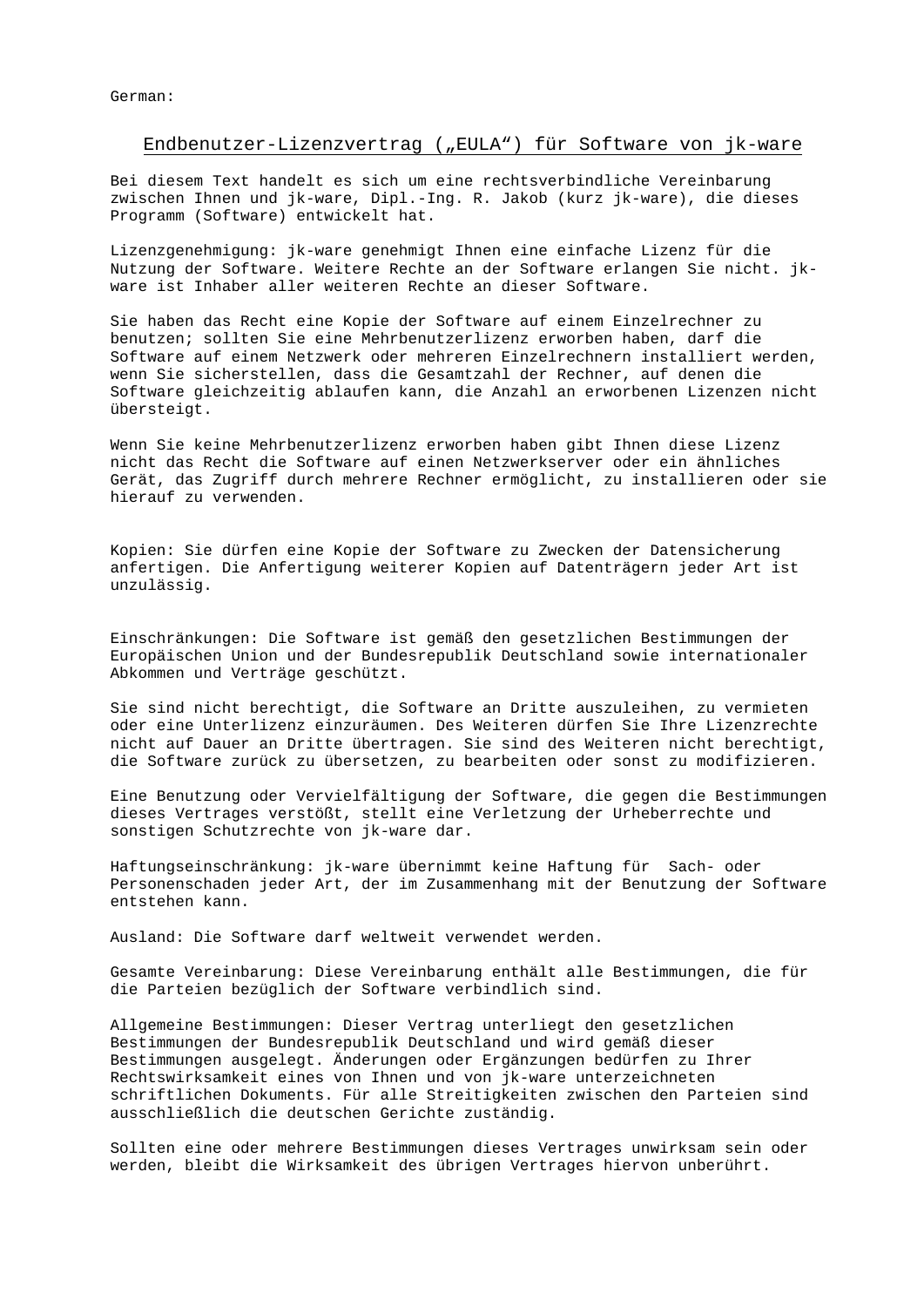Bitte beachten Sie die Datei jk-ware\_EULA.pdf zur Einsichtnahme des Vertragstextes in weiteren Sprachen. Bei fehlender Übereinstimmung oder Mehrdeutigkeit innerhalb der Übersetzungen hat der deutsche Vertragstext Rechtsgültigkeit.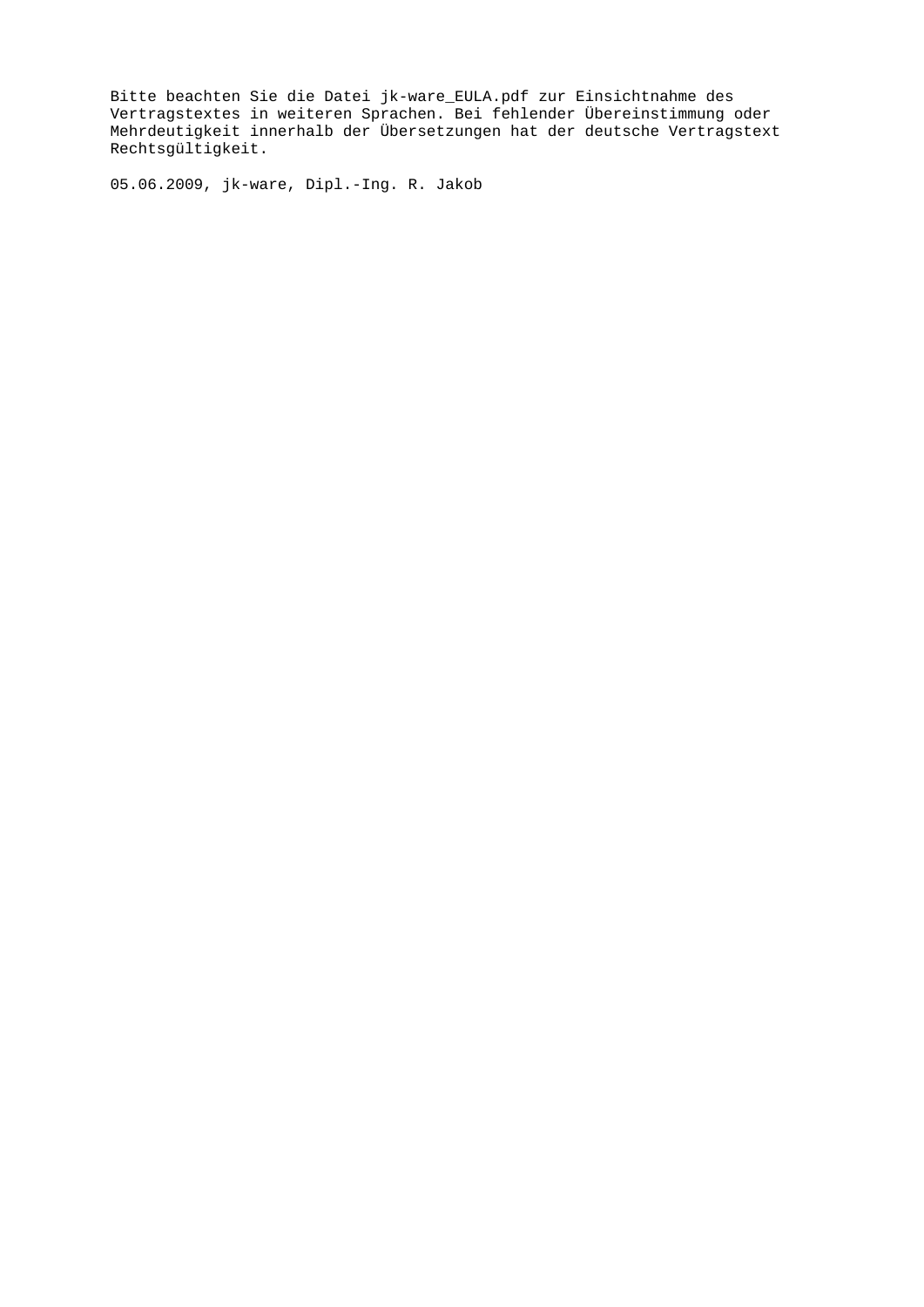English:

# End-User License Agreement ("EULA") for Software by jk-ware

This text is a right-binding agreement between you and jk-ware, Dipl.-Ing. R. Jakob (shortly jk-ware), who has developed this program (software).

License-authorization: jk-ware approves you a simple license for the utilization of the software. Further rights at the software don't attain you. jk-ware is possessor of all further rights at this software.

You have the right to use a copy of the software on a stand-alone computer; should you have acquired a multiuser-license, the software can be installed on a network or several stand-alone computers if you guarantee that the total number of the computers, on which the software can run out simultaneously, doesn't exceed the number at acquired licenses.

If you have acquired no multiuser-license, this license doesn't give you the right, to install the software on a network-server or a similar appliance, that enables access through several computers or to use it hereupon.

Copies: You can prepare a copy of the software to purposes of the dataprotection. The preparation of further copies on data carriers of each type is inadmissible.

Restrictions: The software is protected in accordance with the lawful regulations of the European Union and the Federal Republic of Germany as well as international agreements and contracts.

You are not justifiable to lend the software at third to rent or to arrange a sublicense. You cannot transfer your license-right the further at third permanently. You are entitled not the further, to translate the software back, to process or to modify otherwise.

A use or duplication of the software that contravenes against the regulations of this contract represents an injury of the copyrights and other protectionrights of jk-ware.

Liability-restriction: jk-ware adopts no liability for fact- or person-damage of each type that can occur in the context with the use of the software.

Foreign countries: The software can be used world-wide.

Entire agreement: This agreement contains all regulations that are binding for the parties respecting the software.

General regulations: This contract is subject to the lawful regulations of the Federal Republic of Germany and is laid out in accordance with these regulations. Alterations or supplements need to your legal-effectiveness a, from you and from jk-ware of signed written document. For all disputes between the parties is responsible excluding the German courts.

Should be ineffective one or several regulations of this contract or should become the effectiveness of the remaining contract remains untouched from this.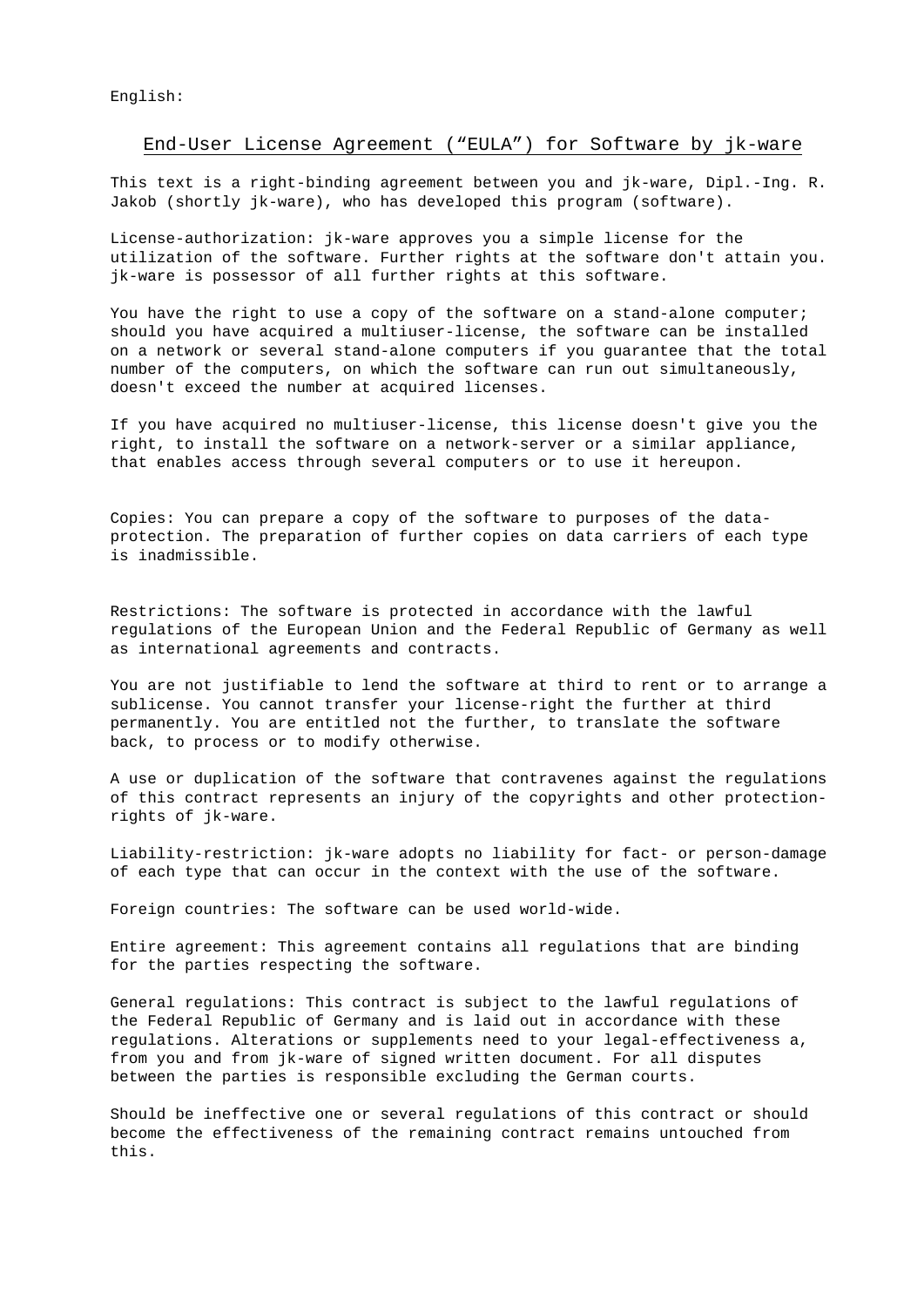Please heed the file jk-ware\_EULA.pdf to the inspection of the contract-text in further languages. With lacking agreement or ambiguity within the translations, the German contract-text has validity.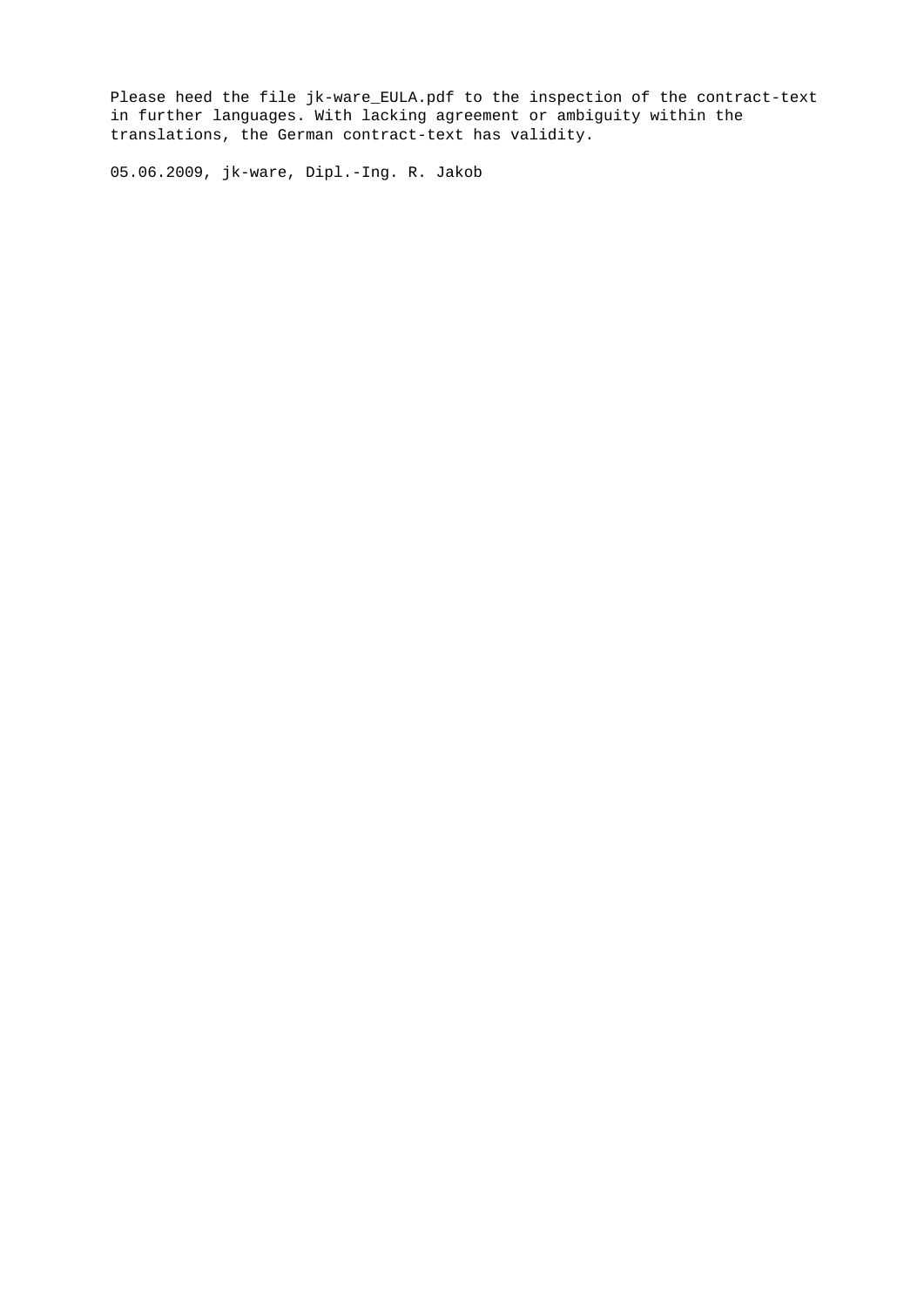Spanish:

## El Acuerdo de Licencia de extremo-usuario ("EULA") para el Software por la jk-ware

Este texto es un acuerdo derecho-obligatorio entre usted y jk-ware, Dipl.- Ing. R. Jakob (brevemente la jk-ware), quién ha desarrollado este programa (el software).

La licencia-autorización: la jk-ware lo aprueba una licencia simple para la utilización del software. Los derechos extensos al software no lo logran. La jk-ware está poseedora de todos los derechos extensos en este software.

Usted tiene el derecho para usar una copia del software en una computadora autosuficiente; deba usted ha adquirido un multiusuario-licencia, el software puede instalarse en una red o varias computadoras autosuficientes si usted la garantía que el número total de las computadoras en que el software puede correr simultáneamente fuera, no exceda el número a las licencias adquiridas.

Si usted no ha adquirido ningún multiusuario-licencia, esta licencia no le da el derecho, instalar el software en un red-servidor o un aparato similar que habilitan el acceso a través de varias computadoras o usarlo a esto.

Las copias: Usted puede preparar una copia del software a los propósitos del dato-protección. La preparación de copias extensas en los portadores de los datos de cada tipo es inadmisible.

Las restricciones: El software es protegido de acuerdo con las regulaciones legales de la unión europea y la República Federal de Alemania así como los acuerdos internacionales y contratos.

Usted no es justificable prestar el software al tercio alquilar o colocar una sublicencia. Usted no puede transferir su licencia-derecho el extenso al tercio permanentemente. Usted no se titula el extenso, traducir el software atrás, procesar o modificar por otra parte.

Un uso o duplicación del software que contradice contra las regulaciones de este contrato representan una lesión de los derechos de propiedad literaria y otra protección-derecho de jk-ware.

La obligación-restricción: la jk-ware no adopta la obligación por el hecho- o persona-daño de cada tipo que puede ocurrir en el contexto con el uso del software.

Los países extranjeros: El software puede usarse a nivel mundial.

El acuerdo entero: Este acuerdo contiene todas las regulaciones que están ligando para las fiestas que respetan el software.

Las regulaciones generales: Este contrato está sujeto a las regulaciones legales de la República Federal de Alemania y se pone de acuerdo con estas regulaciones. Alteraciones o necesidad de los suplementos a su legalefectividad un de usted y de la jk-ware de documento escrito firmado. Para todas las disputas entre las fiestas es el excluyendo responsable las cortes alemanas.

Deba ser ineficaz o varias regulaciones de este contrato o deba volverse, la efectividad del contrato restante permanece intacta de esto.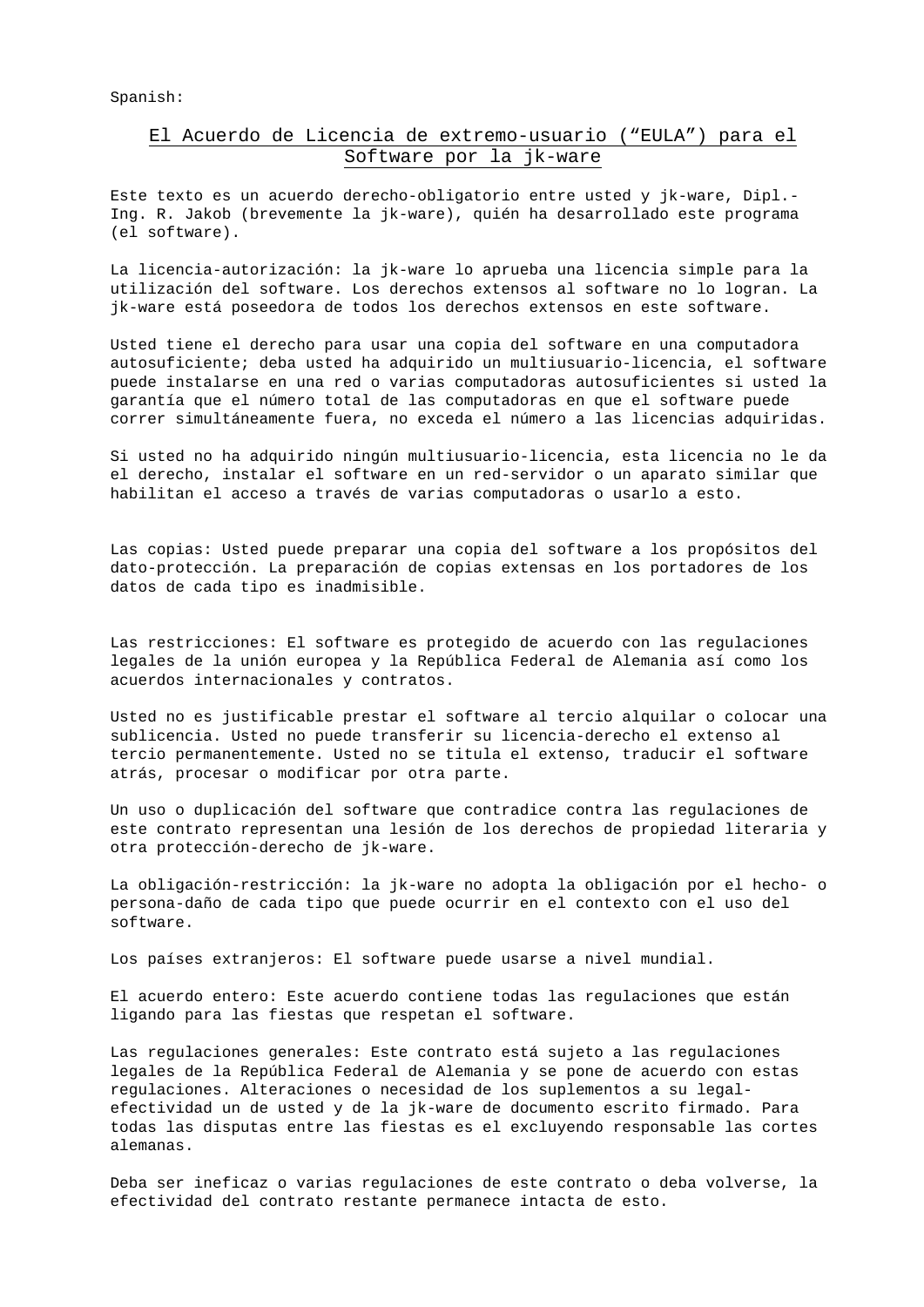Por favor considere el archivo jk-ware\_EULA.pdf a la inspección del contratotexto en los idiomas extensos. Con acuerdo carente o ambigüedad dentro de las traducciones, el contrato-texto alemán tiene la validez.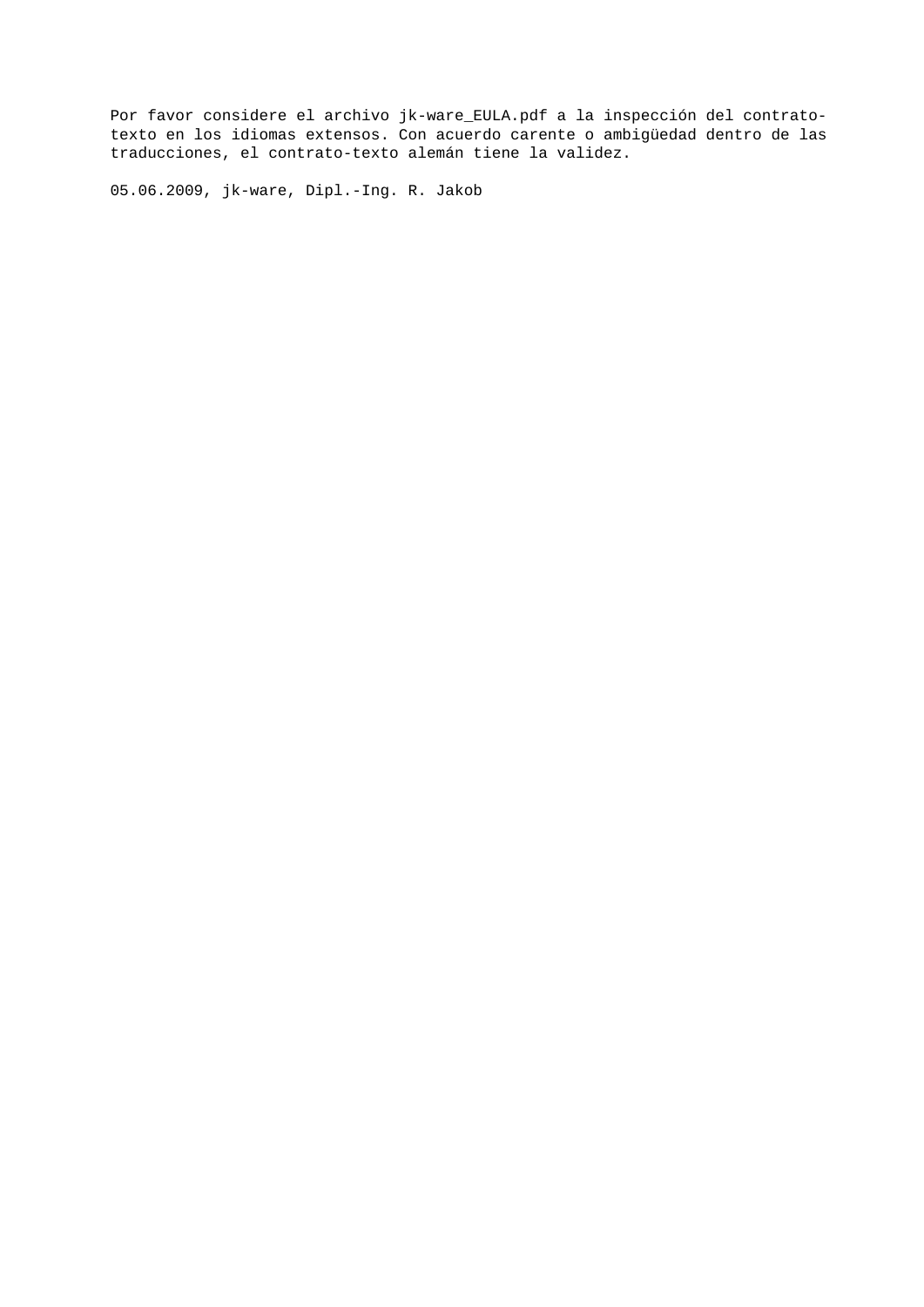#### Portuguese:

## Acordo de Licença de fim-usuário ("EULA") para Software através de jk-ware

Este texto é um acordo direito-que liga entre você e jk-ware, Dipl.-Ing. R. Jakob (brevemente jk-ware), que desenvolveu este programa (software).

Licença-autorização: jk-ware o aprova uma licença simples para a utilização do software. Propriedades adicionais ao software não o atingem. jk-ware é a possuidora de todos os direitos adicionais a este software.

Você tem o direito para usar uma cópia do software em um computador estar de pé-só; deva você adquiriu um usuário de muita licença, o software pode ser instalado em uma rede ou vários computadores estar de pés-sós se você garantia que o número total dos computadores nos quais o software pode correr simultaneamente fora, não exceda o número a licenças adquiridas.

Se você não adquiriu nenhum usuário de muita licença, esta licença não lhe dá o direito, instalar o software em uma rede-servidora ou uma aplicação semelhante que habilitam acesso por vários computadores ou usar isto depois disto.

Cópias: Você pode preparar uma cópia do software a propósitos dos dadosproteção. A preparação de cópias adicionais em portadores de dados de cada tipo é inadmissível.

Restrições: O software é protegido conforme os regulamentos legais da união européia e a República Federal de Alemanha como também acordos internacionais e contratos.

Você não é justificável para emprestar o software à terço alugar ou organizar um sublicense. Você não pode transferir seu licença-direito o adicional a terço permanentemente. Você não é intitulado o adicional, traduzir o software atrás, processar ou modificar caso contrário.

Um uso ou duplicação do software que infringe contra os regulamentos deste contrato representa um dano dos direito autorais e outra proteção-direita de jk-ware.

Responsabilidade-restrição: jk-ware não adota nenhuma responsabilidade por fato-ou pessoa-dano de cada tipo que pode acontecer no contexto com o uso do software.

Países estrangeiros: O software pode ser usado mundial.

Acordo inteiro: Este acordo contém todos os regulamentos que estão ligando para as festas com respeito ao software.

Regulamentos gerais: Este contrato está sujeito aos regulamentos legais da República Federal de Alemanha e é disposto conforme estes regulamentos. Alterações ou suplementos precisam as suas legal-efetividade um de você e de jk-ware de documento escrito assinado. Para todas as disputas entre as festas é excluindo responsáveis os tribunais alemães.

Deva ser ineficaz ou vário regulamentos deste contrato ou deva se tornar, a efetividade do contrato restante permanece intata disto.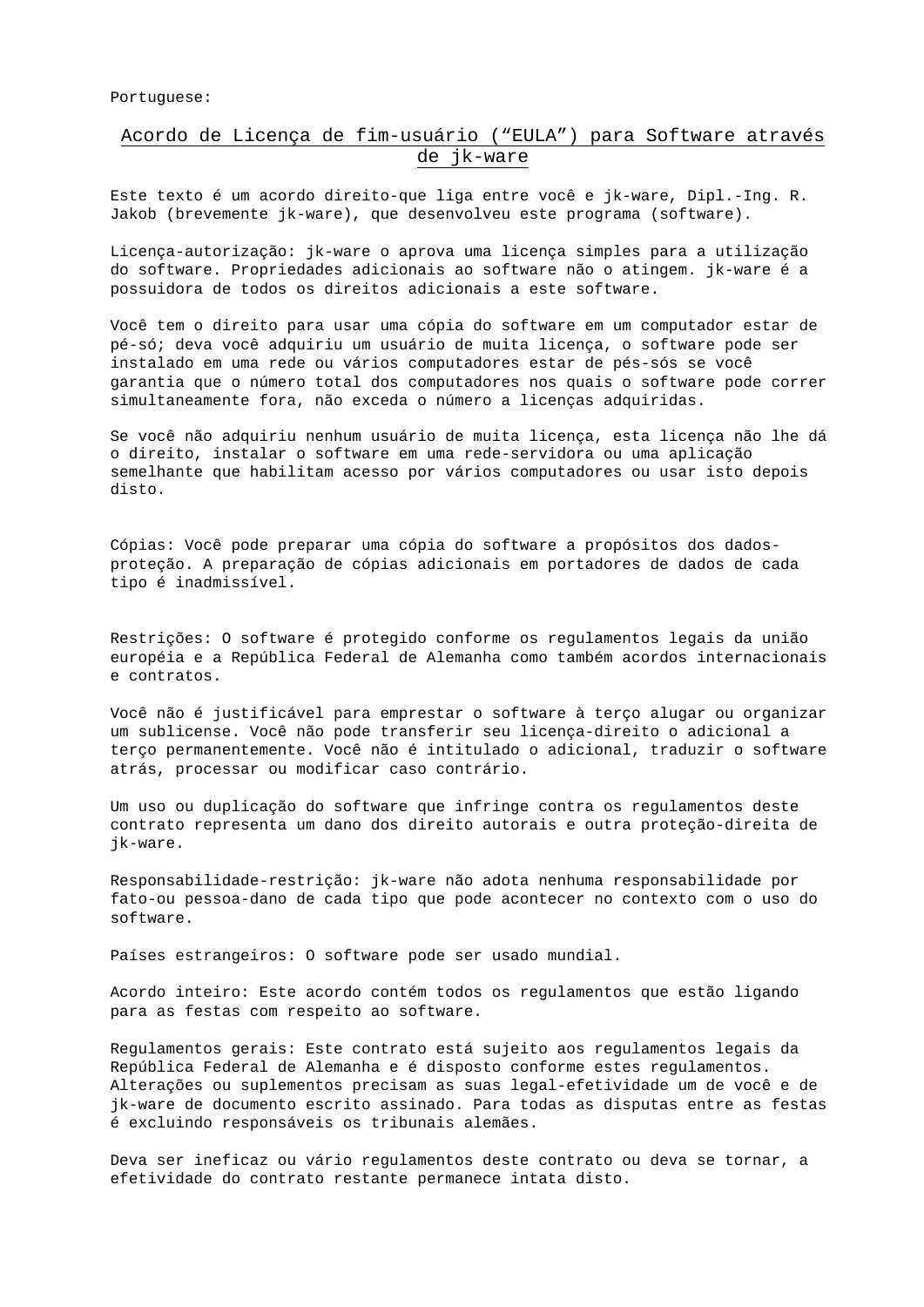Por favor atenda a o arquivo jk-ware\_EULA.pdf para a inspeção do contratotexto em idiomas adicionais. Com acordo necessitado ou ambigüidade dentro das traduções, o contrato-texto alemão tem validez.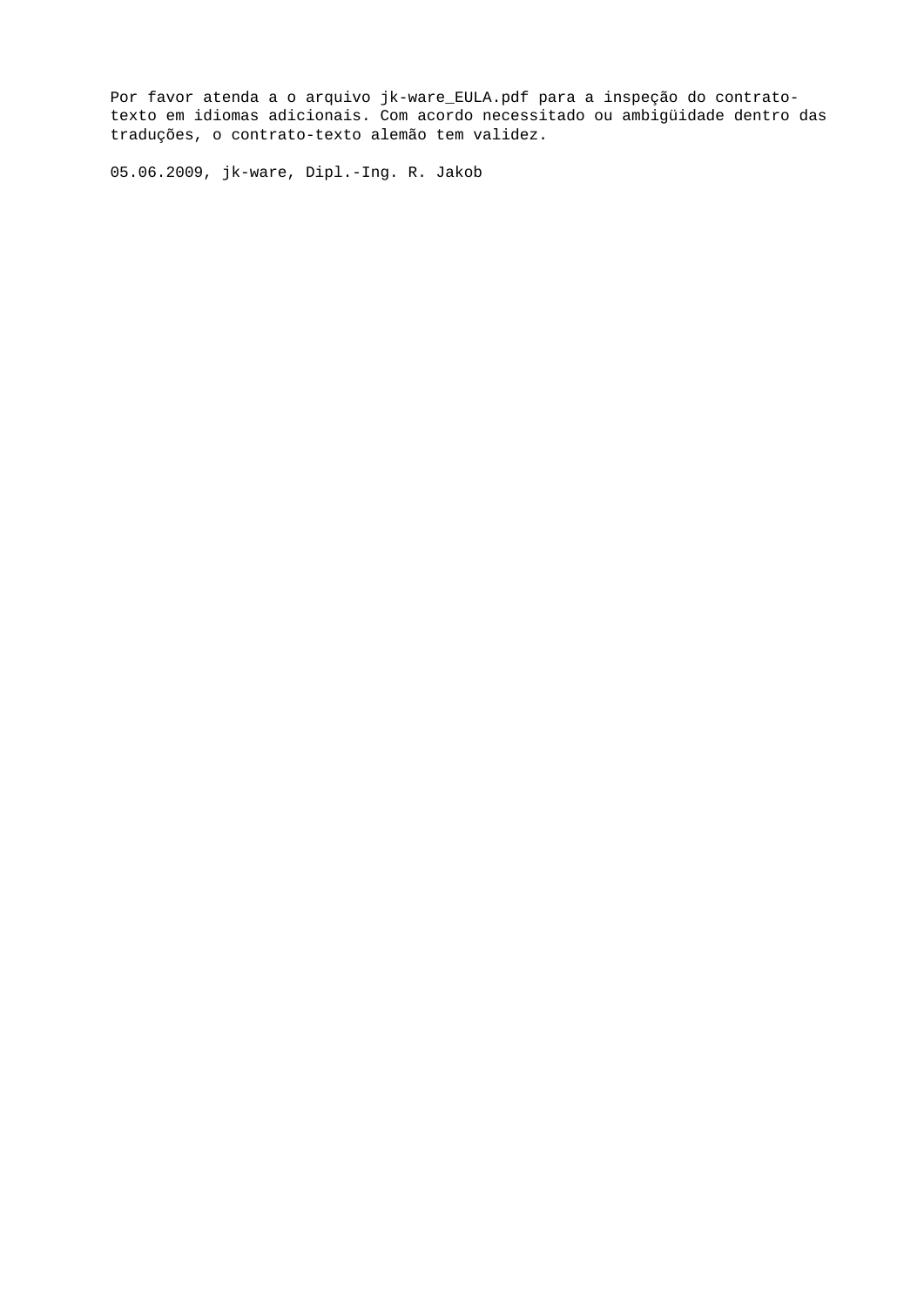Italian:

## Accordo della Licenza del fine-utente ("EULA") per Software da jk-ware

Questo testo è un accordo giusto-vincolante tra Lei e jk-ware, Dipl.-Ing. R. Jakob (brevemente jk-ware) che ha sviluppato questo programma (il software).

Licenza-concessione: jk-ware L'approva una semplice licenza per l'utilizzazione del software. Gli ulteriori diritti al software non La raggiungono. jk-ware è possessore di tutti gli ulteriori diritti a questo software.

Lei ha diritto ad usare una copia del software su un bancarella-da solo il computer; debba Lei ha acquisito una multiuser-licenza, il software può essere installato su una rete o molto bancarella-da solo i computer se Lei la garanzia che il numero totale dei computer sulla quale il software può correre simultaneamente fuori, non ecceda il numero a licenze acquisito.

Se Lei non ha acquisito multiuser-licenza, questa licenza non gli dà la destra, installare il software su un rete-sistema di servizio o un apparecchio simile che abilitano accesso attraverso molti computer o usarlo al che.

Copie: Lei può preparare una copia del software a scopi della datiprotezione. La preparazione di favorisca copie su corrieri di dati di ogni tipo è inammissibile.

Restrizioni: Il software è protegguto in concordanza con le regolamentazioni legali dell'unione europea e la Repubblica Federale della Germania così come accordi internazionali e contratti.

Lei non è giustificabile per prestare il software a terzo per affittare o sistemare un sublicense. Lei non può trasferire Suo licenza-giusto l'ulteriore a terzo permanentemente. Lei non è intitolato l'ulteriore, tradurre di nuovo il software, citare o cambiare altrimenti.

Un uso o duplicazione del software che contravviene a contro le regolamentazioni di questo contratto rappresenta un danno del diritto d'autore e le altre protezione-destre di jk-ware.

Responsabilità-restrizione: jk-ware non adotta responsabilità per fatto- o persona-danno di ogni tipo che può accadere nel contesto con l'uso del software.

Paesi stranieri: Il software può essere usato mondiale.

Accordo intero: Questo accordo contiene tutte le regolamentazioni che stanno legando per le feste che rispettano il software.

Regolamentazioni generali: Questo contratto è soggetto alle regolamentazioni legali della Repubblica Federale della Germania e è posato fuori in concordanza con queste regolamentazioni. Le modifiche o bisogno di supplementi alla Sua legale efficacia un da Lei e da jk-ware di documento scritto e firmato. Per tutte le dispute tra le feste è escludendo responsabile le corti tedesche.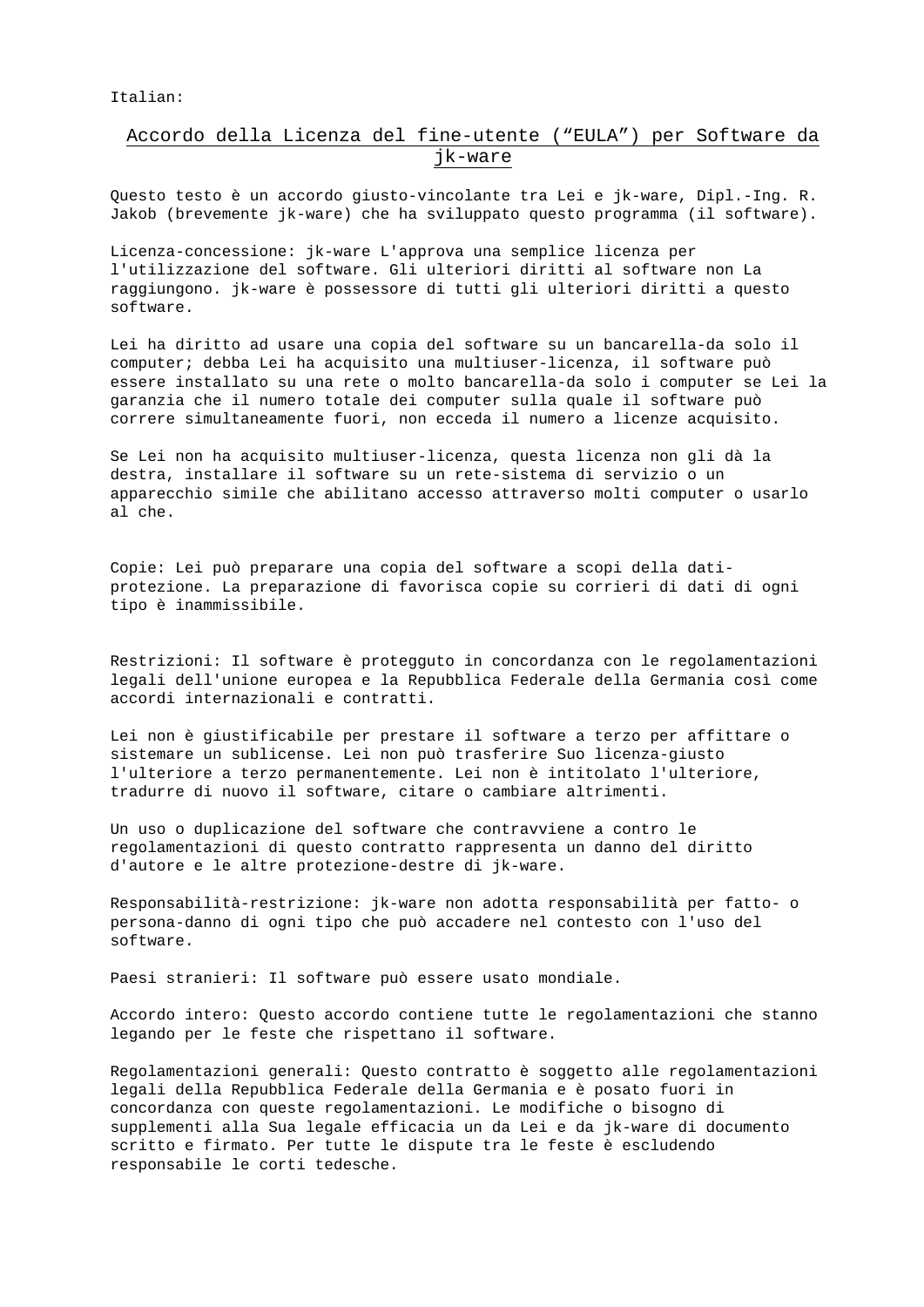Debba essere l'inefficace o molta regolamentazione di questo contratto o debba divenire, l'efficacia dei resti di contratto rimanente intatto da questo.

Per favore tenga conto dell'archivio jk-ware\_EULA.pdf all'ispezione del contratto-testo nelle ulteriori lingue. Col mancando accordo o l'ambiguità all'interno delle traduzioni, il contratto-testo tedesco ha la validità.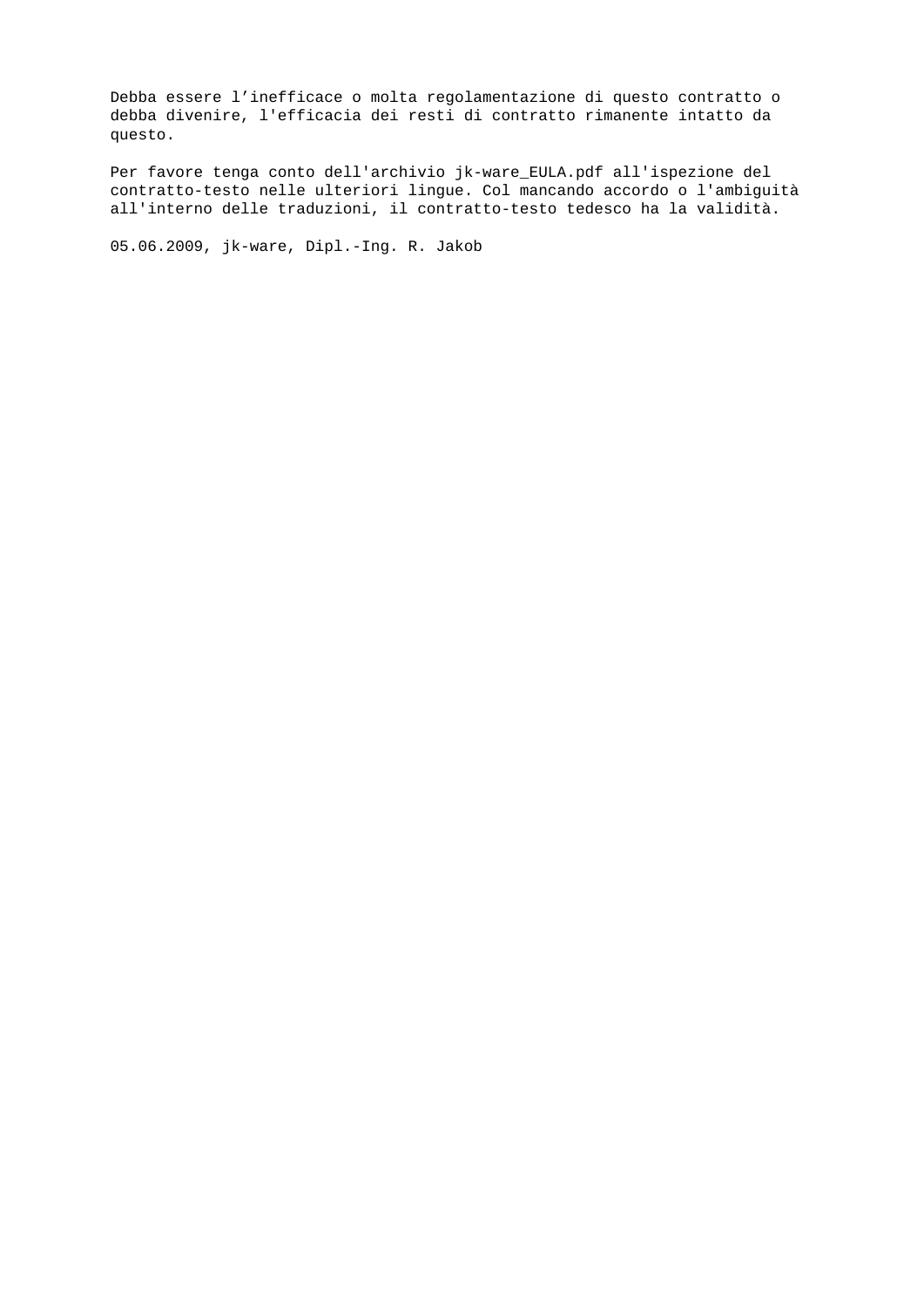French :

## Terminez l'utilisateur contrat de license ("EULA") pour Logiciel par jk-ware

Ce texte est un accord bon obligatoire entre vous et jk-ware, Dipl. Ing. R. Jakob (court jk-ware), qui a développé ce programme (logiciel).

Accordez un permis à l'autorisation: le jk-ware vous approuve une licence simple pour l'utilisation du logiciel. Les droits supplémentaires au logiciel ne vous atteignent pas. Le jk-ware est propriétaire de tous les droits supplémentaires à ce logiciel.

Vous avez le droit d'utiliser une copie du logiciel sur un ordinateur autonome; devez vous avez acquis une licence multiutilisateure, le logiciel peut être installé sur un réseau ou plusieurs ordinateurs autonomes si vous garantie qui le nombre total des ordinateurs sur que le logiciel peut courir dehors simultanément, ne dépassez pas le nombre à licences achetées.

Si vous n'avez acquis aucune licence multiutilisateure, cette licence ne vous donne pas le droit, installer le logiciel sur un réseau serveur ou un semblable appareil qui permettent l'accès à travers plusieurs ordinateurs ou l'utiliser sur ce.

Les copies: Vous pouvez préparer une copie du logiciel à buts de la donnée protection. La préparation de copies supplémentaires sur porteurs des données de chaque type est inadmissible.

Les restrictions: Le logiciel est protégé conformément aux règlements légaux de l'union européenne et la République Fédérale d'Allemagne aussi bien qu'accords internationaux et contrats.

Vous n'êtes pas justifiable de prêter le logiciel à troisièmes louer ou arranger une sous-licence. Vous ne pouvez pas transférer votre licence droit le supplémentaire à troisièmes en permanence. À vous n'êtes pas donnés le droit le supplémentaire, traduire le logiciel en arrière, traiter ou modifier autrement.

Un usage ou reproduction du logiciel qui enfreint contre les règlements de ce contrat représentent une blessure des copyrights et autre protection redresse de jk-ware.

La responsabilité restriction: le jk-ware n'adopte aucune responsabilité pour fait- ou personne dégât de chaque type qui peut se produire dans le contexte avec l'usage du logiciel.

Les pays étrangers: Le logiciel peut être utilisé mondial.

L'accord entier: Cet accord contient tous les règlements qui lient pour les partis en ce qui concerne le logiciel.

Les règlements généraux: Ce contrat est soumis aux règlements légaux de la République Fédérale d'Allemagne et est présenté conformément à ces règlements. Modifications ou besoin des suppléments à votre efficacité légale un de vous et de jk-ware de document écrit avec signe. Pour tous les différends entre les partis est responsable à l'exclusion des cours allemandes.